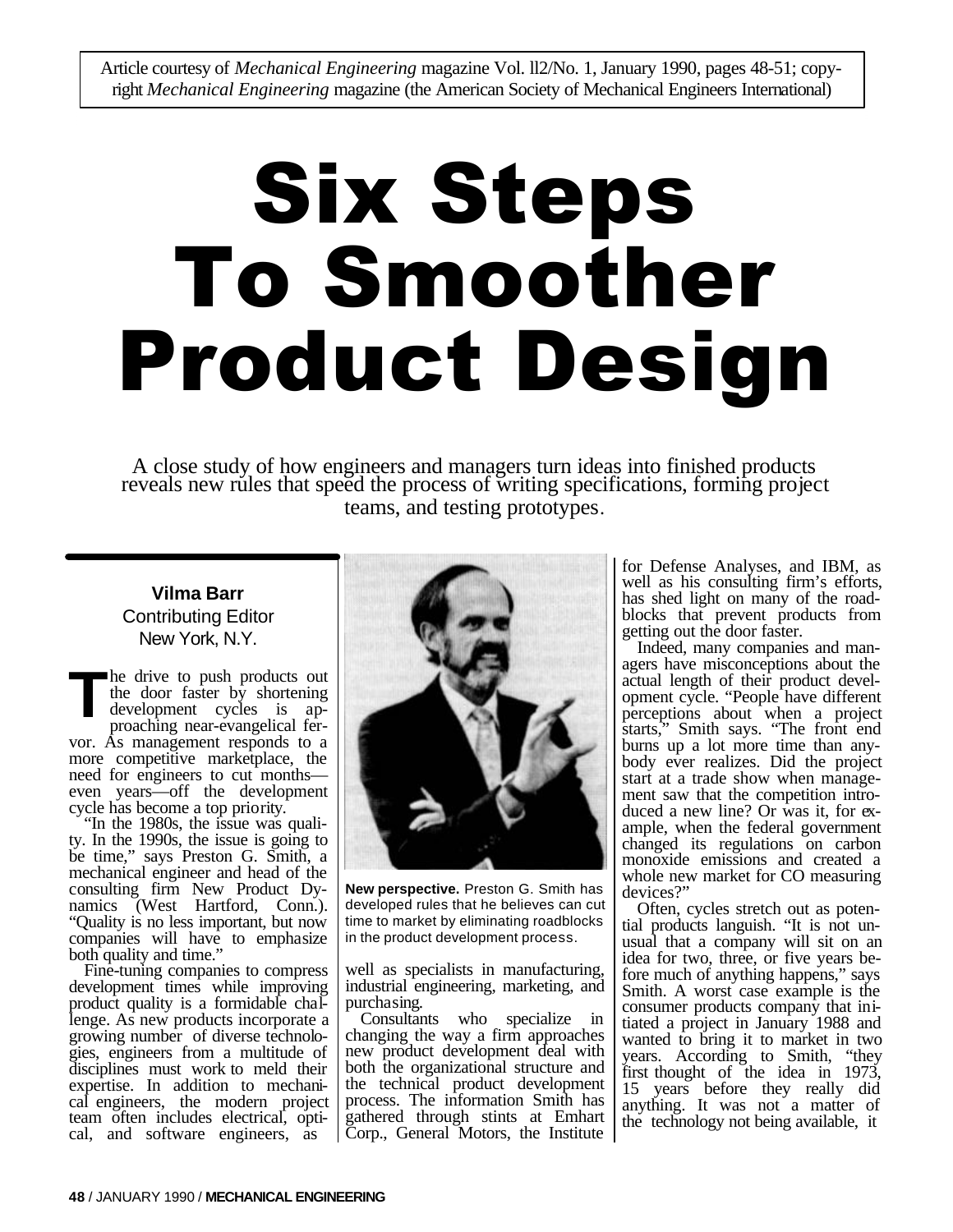was just always on the back burner." At the same time, many companies are not aware of the high cost of a lengthy product development cycle. "Although there is a general recognition that delay in product development is harmful to profits, most manufacturers do not know how much even one week's delay costs,

### **It's difficult to find a good team leader—you basically want a person who walks on water.**

Smith says.

Once a project is under way, Smith believes that the application of several rules is crucial to its success. Although group dynamics and situations vary, these measures are basic to slashing product development time and smoothing the development cycle:

• Select a strong project leader.

• Make the writing of the new product specification a team effort.

• Emphasize that a strong team attitude is as important as individual expertise.

• Remember that quality need not be compromised when development time is compressed.

• Recognize that in an accelerated product development program, less testing may not be time efficient. (Cutting the development time in half often results in higher quality and lower overall product cost.)

• Avoid technological leaps.

In Charge. A competent, strong project leader is the most important element in getting a new product to market quickly, according to Smith. "It's difficult to find a good team leader—you basically want a person who walks on water. A team leader has to be pretty selective in the way he or she communicates with management, and must be extremely open with the people on the team to facilitate the kind of communication you want," he says.

The first criterion in filling this key slot is to disregard the name of the department from which he or she comes. Since project teams typically include members drawn from engineering, marketing, manufacturing, and purchasing, representatives of all of these departments should have a shot at the top job, based on ability.

In order to move a project along quickly, the project leader's authority over that project must exceed the authority of the functional heads; otherwise, the structure is design-bycommittee, too slow a procedure in today's economy.

But if, somewhere in the middle of a project, the question arises as to who is really running the show, there may be a problem. To determine who is actually in charge, Smith will query team members on who they think is project leader. "If I get different answers and somebody tells me that the vice president is really the leader, because when meetings are held he's the one who makes all the critical decisions, then we may have a problem.

"This means that more time than is necessary will be spent on big meetings with a lot of input. If the vice president is in Europe for a week on other business, then decisions that affect the project team do not get made. Management has to understand that they have to turn these decisions over to someone at a lower level and stick with them, if they intend to meet their product development schedule," Smith says.

**On Paper.** Creating viable specifications for a new product should involve dialogue between members of a cross-functional team. Smith believes that the critical task of writing the specifications is done very poorly in most companies. His method is to get all the players into one room for about three days and to list their ideas and the key issues on large sheets, known as storyboards, which are then tacked up around the room. The team members can then comment and refine them.

"We will have accomplished two things," Smith says. "First, the basic specs get done faster than if one person was assigned the job and had to run drafts of the specs through the company's political process. Second, the team members learn a valuable

### **The front end of the development process burns up a lot more time than anybody realizes.**

lesson in communication. They have to be clear on the issues that are important to them and able to explain and defend their ideas to others.

When marketing and engineering do not sufficiently discuss the product specifications, the resulting product usually lacks the balance needed to make it salable. The marketing manager at a New Product Dynamics client firm specified that the product had to be an advanced, top-of-the-line model, but he provided a manufacturing cost target for an average product. The spec was forwarded to engineering, which laughed at the contradictory information. Rather than discuss it with marketing, which they felt would lead to an argument they might lose, engineering decided to design the product they had always dreamed of developing. They "resolved" the contradiction by ignoring the specification.

The resulting design was beautiful; it even won some design awards. The problem with the product, however, was that its manufacturing cost was very high. Even by cutting the profit to zero, the company still could not lower the price enough to attract buyers. The award-winning product was a business failure.

In a second case, the marketing and engineering departments did not discuss beforehand the crucial factor of how well the product had to work.

# **The important thing about specifications is that there is a whole lot written between the lines.**

For this piece of food processing machinery, its processing effectiveness was directly related to its height, an attribute they discovered too late. Engineering and marketing had agreed in the specification that the machine should be as low as possible, with 11 feet as the maximum height. Marketing, however, provided a fourfoot-high model of the product that influenced the engineers because the offsetting specification on processing effectiveness was vague.

Engineering finally got a sevenfoot-high prototype to operate with fair effectiveness. They thought they were doing poorly because their prototype was higher than marketing's ideal. But the real problem, they found out, was that it did not process the food as completely as necessary. Marketing would have been quite happy with a 10-foot-high machine that processed the food more thoroughly, but the relative importance of the conflicting goals was not discussed at the outset.

This case illustrates that specific ations do not always explicitly define all relevant requirements. "The important thing about specifications is that there is a whole lot written between the lines," says Smith. This is why the dialogue involved in developing and fleshing out the specification should draw upon all areas of expertise, both within engineering and outside it.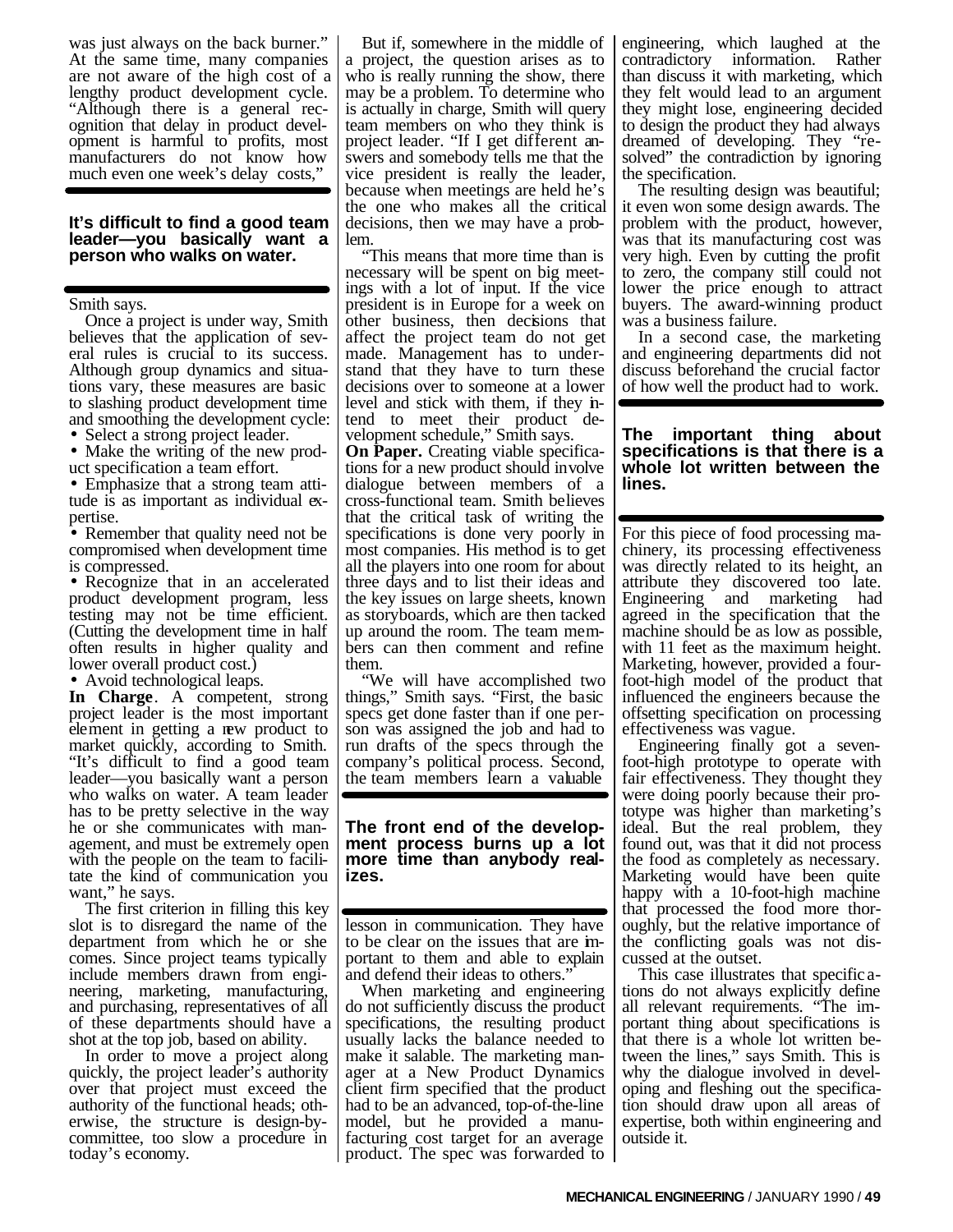After the project is over, valuable lessons can be learned from studying the spec. "One of our diagnostics is to look at the specifications and see how they change. That tells you a lot. You get hold of the very first draft; then you get the last one after the product's gone to market and you see what's changed and why. You've got to get a feeling for how engineering and marketing interact and whether or not they stick to their strategy and get it done or they keep fiddling with it," according to Smith.

**Many Voices.** It is important to keep the project team lean and talking to each other. Fast-paced new product communication involves a great deal of partial information and the best way to transmit this quickly and reliably is face to face. If possible, team members should work within direct talking distance.

"It helps to have the team very close together physically. For example, if the mechanical engineer and the electrical engineer are talking to each other about something and they reach an agreement, the software person, who is sitting there, could say, 'Hey, wait a minute! You can't do that!' If he were 50 feet away, that never would happen. Months could go by, and a lot of decisions could be made and money spent before the glitch would have been caught.

"We normally think that in speeding up the process you have to give

### **A compressed development schedule can actually be beneficial by spurring clearer, quicker, and more accurate thinking.**

up something, that you're going to have a low-quality or a more expensive product. What I've seen is that these techniques of doing it with a small, closely knit, dedicated team; doing it through low-level decision making; and getting all the different technical specialties involved on the team frequently will give you the best of all possible worlds," says Smith. How closely and how well team members collaborate can often spell the difference between making the deadline or blowing it.

For example, New Product Dynamics was retained by a company in which the lead design engineer and the manufacturing engineer on the team seemed to Smith to be an odd match. He wondered whether the differing working styles of the two engineers would mesh.

The design engineer was from the old school, an outstanding designer

who was very meticulous and proud of his work. By contrast, the manufacturing engineer spent his spare time racing cars at Daytona Beach. On the job, he was overloaded with mundane paperwork such as bills of material and operations sheets. Could the designer overcome his professional pride enough to discuss his preliminary concepts with his manu-

# **Those who get products out quickly do it by building and testing models relentlessly.**

facturing counterpart? Could the manufacturing engineer break loose enough mentally from his paperwork to even think about preliminary concepts?

They did manage to work out alternatives together on a chalkboard before the design had a chance to become frozen in anyone's head.

**Quick Work**. A longer development time does not guarantee the superior quality of a product. In fact, Smith believes that with the right project team, a compressed development schedule can actually be beneficial by forcing members to think more clearly and accurately as well as more quickly about what they are doing and its impact on the quality level of the finished product.

He points out that the well-managed and dedicated project team that produced the new model of Carrier Transicold's new Phoenix truck refrigeration unit *(ME,* Dec. 1988, pp. 42–43) not only slashed 12 months from the old product development cycle (from 18 to 6 months), they scored an esthetic breakthrough as well by completely redesigning the housing.

At Dynapert (Beverly, Mass.), a leading manufacturer of automatic assembly equipment for the ele ctronics industry, a small cross-functional team developed the Intellisert V12000 axial inserter in 15 months, just half the time it normally takes this company to develop products of comparable complexity. The manufacturing cost of the V12000 was much closer to its goal than was typical for the company's products. Why? The cross-functional team was able to make more realistic decisions from the outset about the factors that would be important to the customer and about the most cost-effective manufacturing approaches to use. Product quality was higher than usual; relatively few problems arose as the product was subjected to field trials.

There had been special costs involved with setting up the team, such as special facilities and heavier use of personnel. But because the team finished in record time, it cost no more to develop this product than did products developed in the traditional manner.

**Multiple Test**. "Innovation is a cutand-try business. Those who get products out quickly do it by building and testing models relentlessly, not by careful planning and analyzing," Smith says. The best way to do testing in an accelerated project schedule is to do lots of little tests, each building on its predecessor, rather than a colossal model that tests everything. Combine working models with computer analysis. To see how a product will work, build a functional model. To see how it will look, build a styling model. Don't try to put the two together, however, because a dual-role model takes more than twice as long to construct.

A New Product Dynamics client company was quite careful—and thus slow—in their development effort because the new designs had to be submitted to Underwriters' Laboratories for a brutal \$20,000 test. Once the firm realized that their time was more valuable than money, they switched to a mode where they planned to do a second UL test in order to save development time. They designed a product that seemed pretty good, but they did not spend a lot of time refining the design.

Instead, they shipped their initial design to UL, along with their first \$20,000, and UL told them where it had to be improved. On the next pass, they planned to improve just

## **By taking several small steps, a company can advance its market position faster than by making one giant technological leap.**

those areas that had to be strengthened, rather than fretting about the whole design. By using more testing, and using it wisely, they saved design time and got to market faster.

**Within Limits**. Using design time wisely also means eschewing overdesign. How the product is viewed by prospective buyers is a crucial factor in determining the appropriate level of technology to put into a product. It is essential for engineers, who naturally take great pride in the quality of their work, not to incorporate too much technology or invention into the product if they